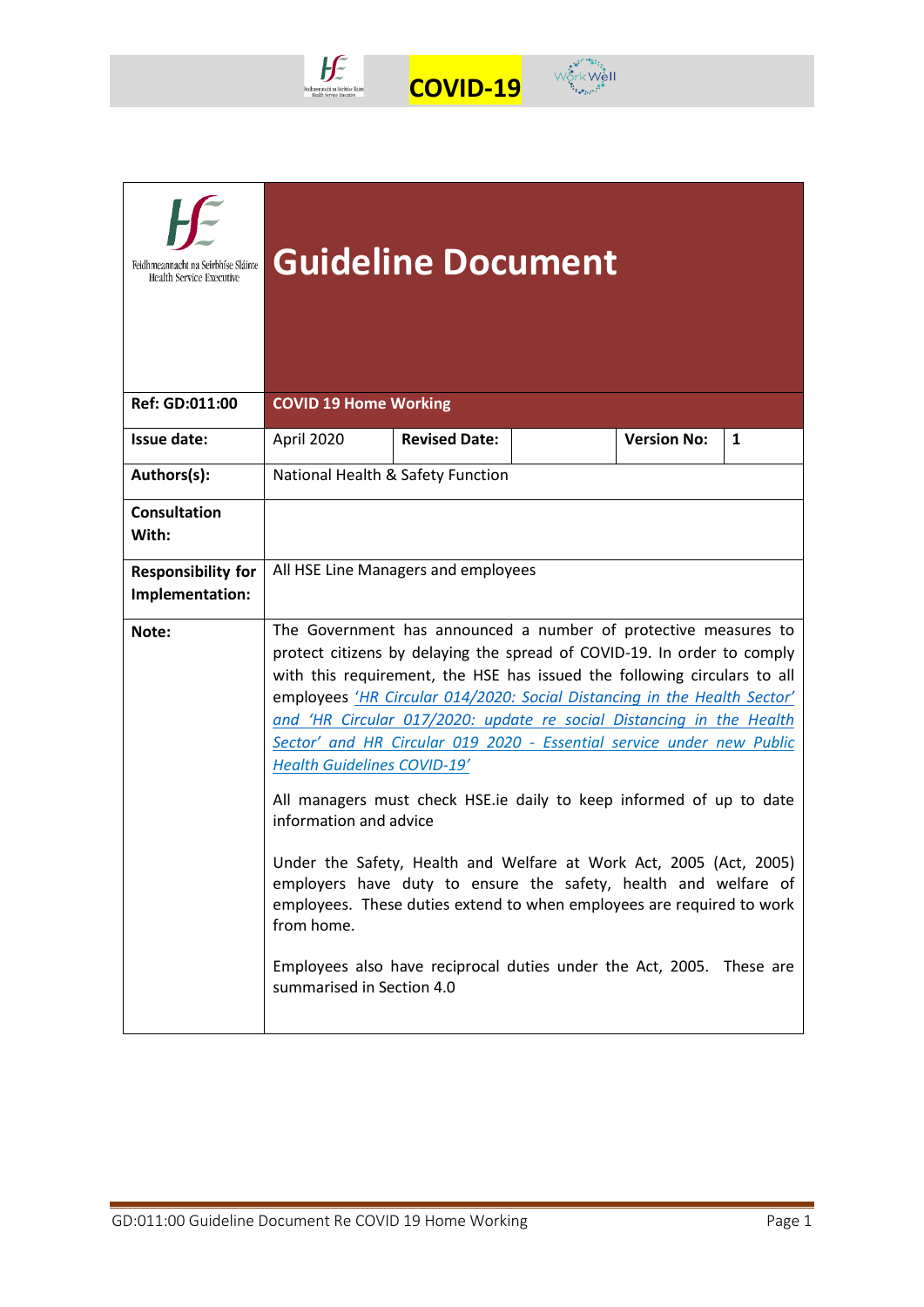

**Table of Contents** 

| 1.0 | <b>Introduction</b>                              | 3  |
|-----|--------------------------------------------------|----|
| 2.0 | <b>Purpose</b>                                   | 3  |
| 3.0 | <b>Scope</b>                                     | 3  |
| 4.0 | <b>Roles and Responsibilities</b>                | 3  |
| 5.0 | <b>Risk Factors associated with Home Working</b> | 4  |
| 6.0 | <b>Risk Assessment</b>                           | 5  |
| 7.0 | <b>Supporting Information</b>                    | 6  |
| 8.0 | <b>References</b>                                | 6  |
|     | <b>Appendix I-Home Working Risk Assessment</b>   | 7  |
|     | Appendix II - Summary Key Tips for Home Working  | 10 |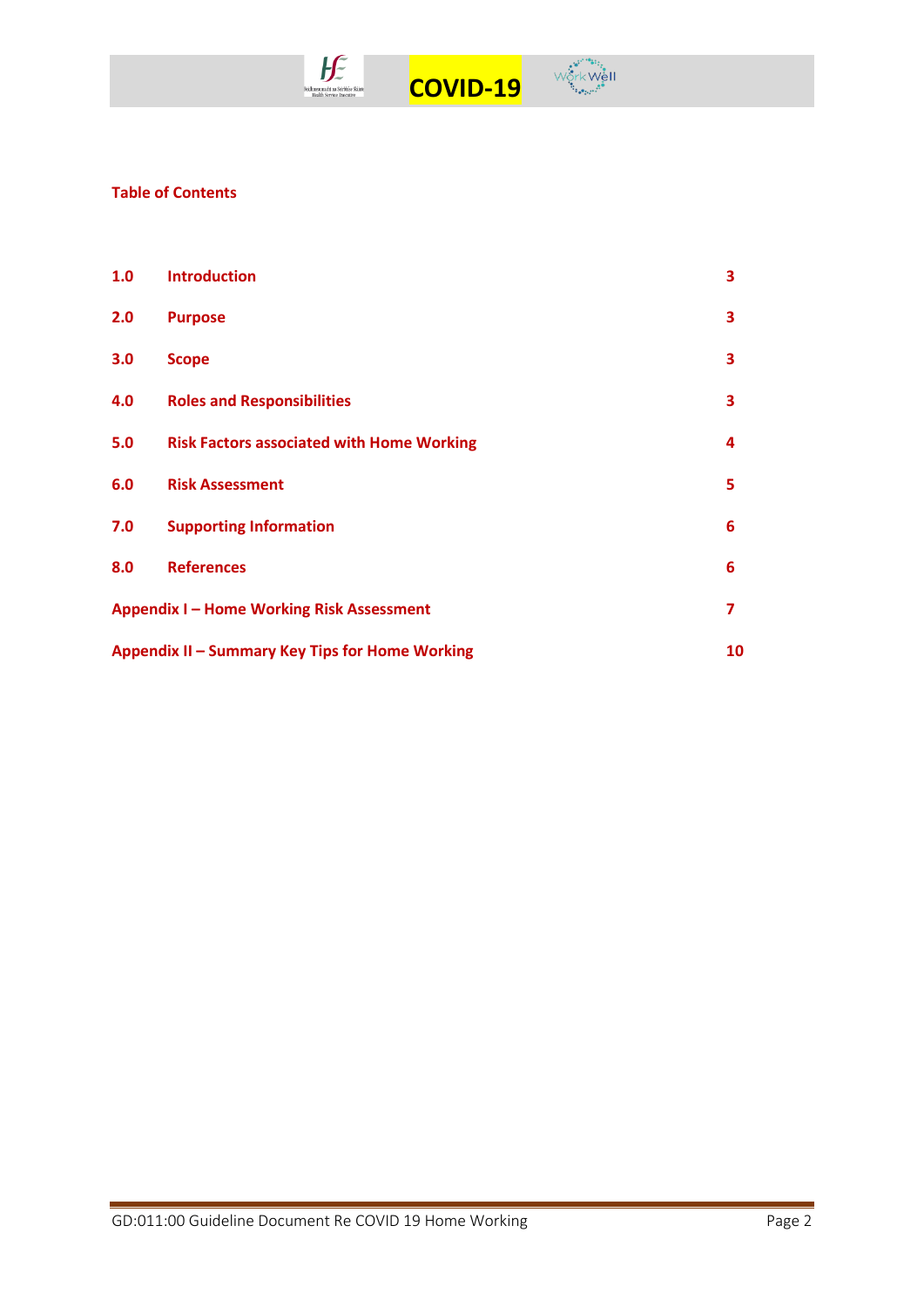



### **1.0 Introduction:**

During this phase of COVID 19 pandemic many employees have been asked to work from home on a temporary basis. Under the Safety, Health and Welfare at Work Act, 2005 the HSE has a duty to ensure the safety health and welfare of our employees.

#### **2.0 Purpose:**

This guideline has been developed to support managers and employees to comply with their legal obligations in relation to staff working from home during this Covid-19 pandemic.

#### **3.0 Scope:**

This guideline applies to:

- All managers in the HSE who have staff working from home and
- All employees working from home during this pandemic.

#### **4.0 Roles and Responsibilities:**

The Safety, Health and Welfare at Work Act, 2005 places specific duties on both managers and employees. In the context of home working these duties are summarised below:

#### **Mangers Responsibilities include:**

- managing and conducting all work activities to ensure, as far as reasonably practicable, the safety, health and welfare of employees
- providing safe systems of work that are planned, organised, and maintained, assessing risks and implementing appropriate control measures
- providing information, instruction, training and supervision regarding safety and health to employees, and
- having plans in place for emergencies.

#### **Employee Responsibilities include:**

- cooperating with their manager and following their instructions
- protecting themselves and others from harm during the course of their work, e.g. taking care of any work equipment provided and reporting any defects immediately to their manager
- reporting any injury arising from work activity to their manager in line with HSE Incident Management Framework , 2018 , and
- following procedures that have been put in place by their manager.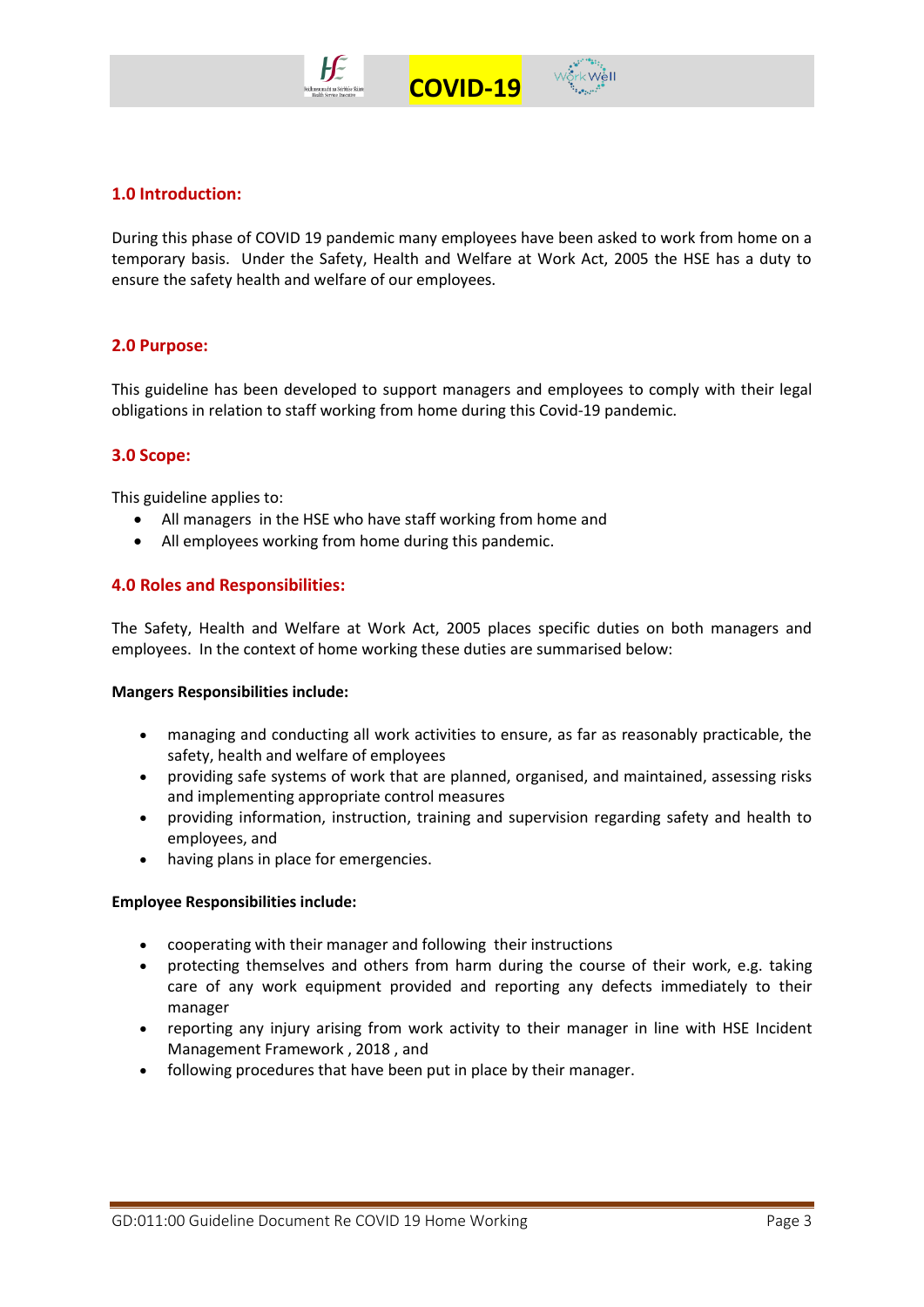

## **5.0 Risk Factors associated with Home Working**

The main risk factors which need to be considered when staff are working from home include:

- work environment
- work equipment
- staff wellbeing
- incident management

In addition, consideration may need to be given to the security of data.

#### **5.1 Work Environment**

As a minimum, there should be enough room for work to be carried out, including space for the workstation, other equipment (e.g. printers) and storage of materials. Ideally the staff member should identify a dedicated area which keeps domestic interruptions to a minimum and reduces risks to other people at home (e.g. young children), has safe access, adequate lighting, is free from trailing leads/cables and good standards of housekeeping are maintained.

### **5.2 Work Equipment (to include use of Display Screen Equipment)**

Staff working from home must be provided with the necessary equipment to carry out work activities. This may include the use of laptops, monitors, keyboard, telephone headsets etc.

Staff working with display screen equipment (i.e. laptop / pc) must ensure they have completed the HSELanD DSE User Awareness Module and be provided with information on how to set up their workstation safely at home (Refer to guidance *GD: 010: Working from home during COVID-19 Workstation Setup*). The objective is to try to achieve a similar ergonomic set-up to that achieved at work. Ensuring the work desk/work station is set-up correctly will facilitate good posture and reduce the likelihood of musculoskeletal disorders (MSDS) and Work Related Upper Limb Disorders (WRULDs) and Repetitive Strain Injuries (RSIs).

Staff should be encouraged to stand up and stretch and take regular breaks away from their laptops / PCs and do other work related duties e.g. teleconferencing / standing up while taking phone calls.

Staff should be provided with details on how to access support in dealing with information technology systems failures, software problems and equipment failures.

## **5.3 Staff Wellbeing**

#### **5.3.1 Communication**

Risks associated with home working extend beyond the physical work environment, staff may feel isolated, fatigued and or stressed. It is therefore important to have a formal, agreed and scheduled communication system in place e.g. use of scheduled teleconferences which encourages and allows staff to raise any concerns they may have.

Staff should also be encouraged to keep in regular contact with other colleagues and know that support is available for them.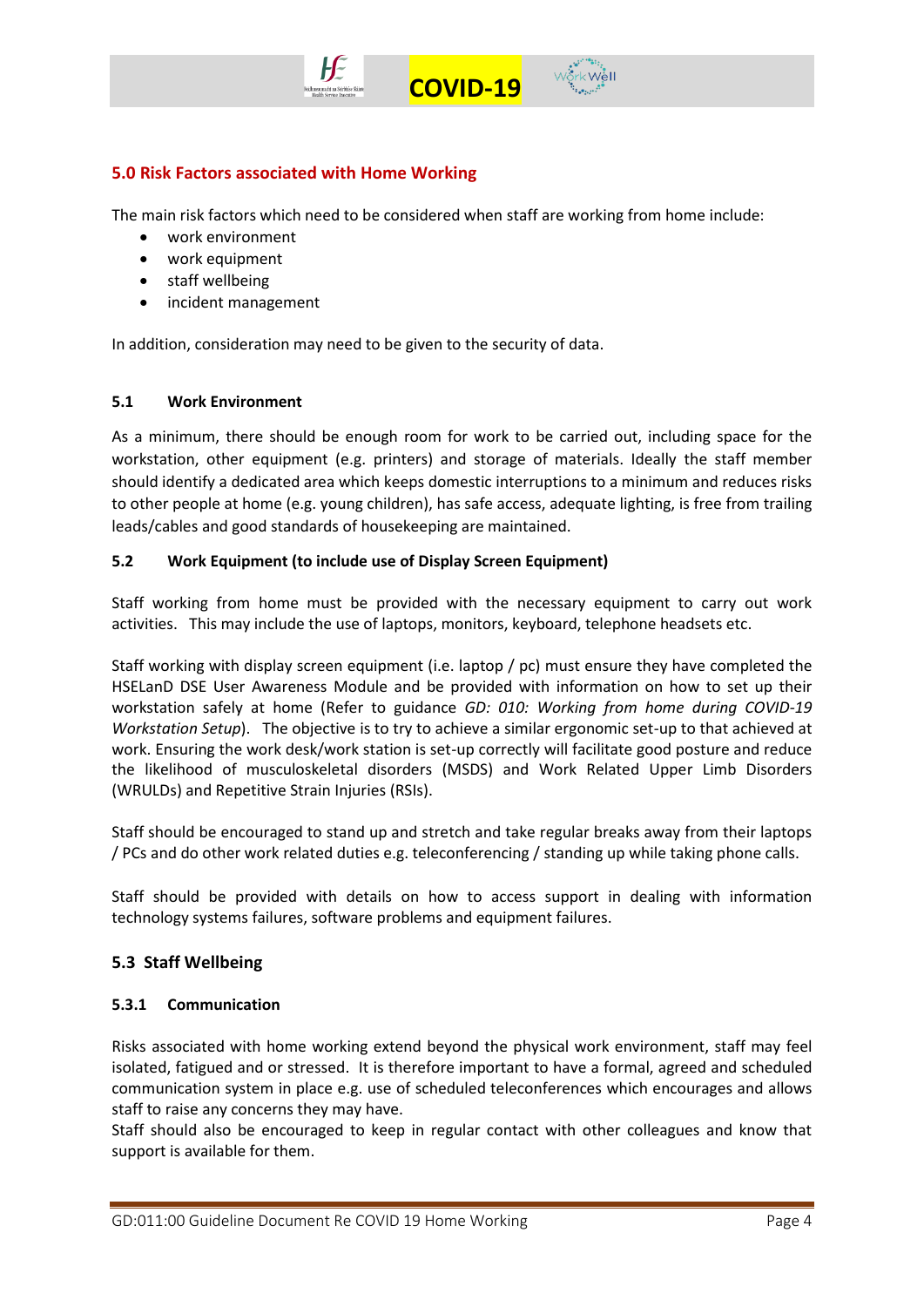



When staff are working from home, it is important that they have clear role clarification and know what is expected of them. Having an agreed check in with staff will provide an opportunity for updates on work related information and feedback.

 **COVID-19** 

### **5.3.3 Work life Balance**

Taking regular breaks and exercise and practising good self-care can help with maintaining a healthy work life balance. Staff should be encouraged to set scheduled breaks and eat away from their workstation, exercise and eat healthily during this period. (Ref Good Practice Psychosocial wellbeing tips)

### **5.4 Incident Management**

Staff working from home should be advised of what to do in the event an incident or become unwell while working from home. All incidents must be reported and managed in line with the HSE Incident Management Framework, 2018.

#### **5.5 Data Security**

In line with HSE policy all data must be processed and controlled in line with the principles of the GDPR and relevant Irish legislation, for further information please refer to *HSE Data Protection Policy, 2019*.

## **6.0 Risk Assessment:**

Section 19, of the Safety, Health and Welfare at Work Act, 2005 requires the employer to identify the hazards at the place of work and to assess the risk presented by those hazards.

The assessment needs to take account of the specific work environment and needs of each employee.

In normal circumstances, employees should only be permitted to work from home where it is orgnaisational policy and where the manger has conducted a risk assessment to ensure employees have a safe work environment and suitable work equipment prior to the employee starting to work from home.

To assist in assessing the home working arrangements the risk assessment in Appendix 1 must be completed in consultation with each employee over the telephone.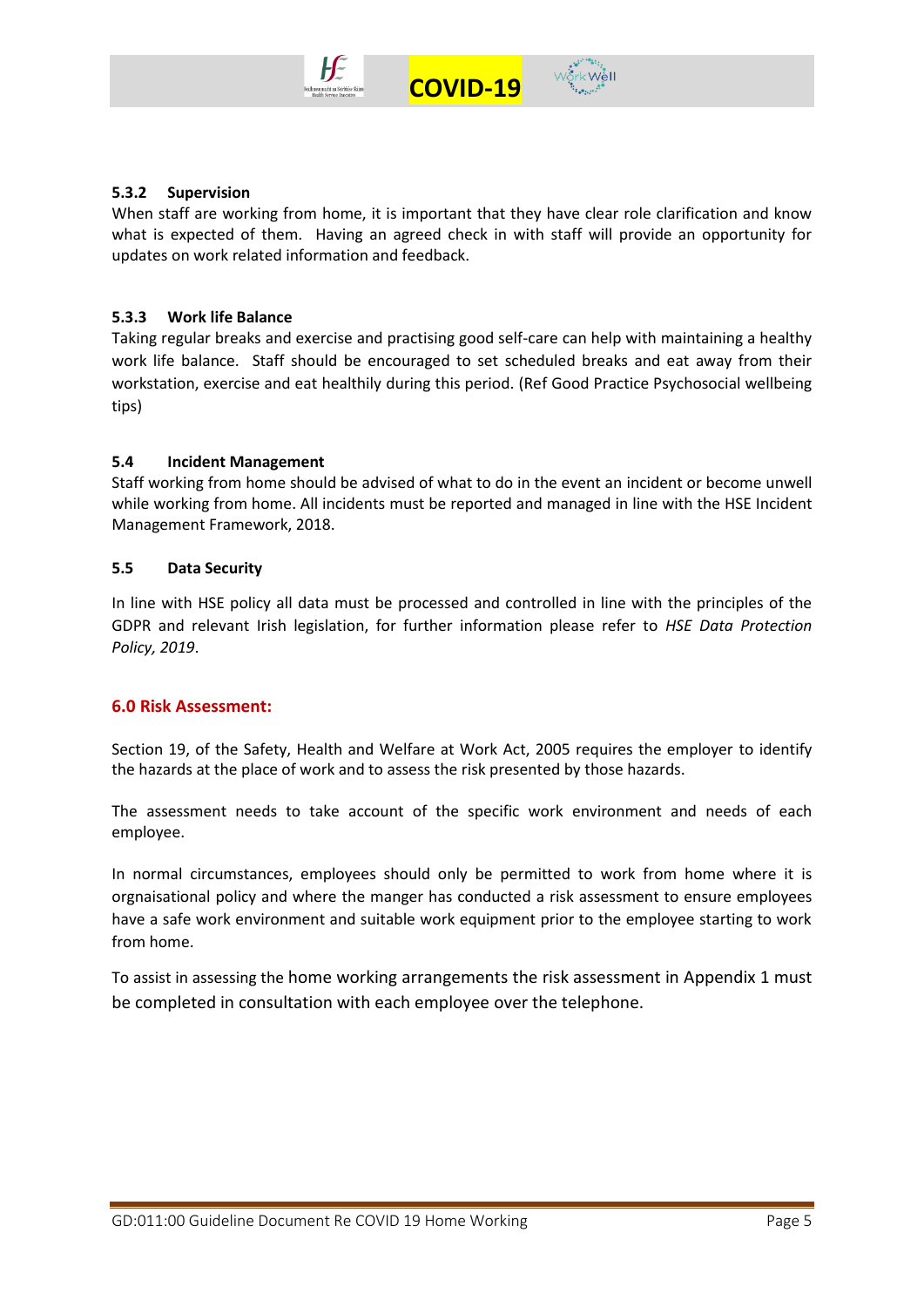

## **7.0 Support and guidance:**

GD: 010 Working from home during COVID-19 Workstation Setup, available at [www.hse.ie](http://www.hse.ie/)

Minding your mental health during the coronavirus outbreak, available at [https://www2.hse.ie/wellbeing/mental-health/minding-your-mental-health-during-the-coronavirus](https://www2.hse.ie/wellbeing/mental-health/minding-your-mental-health-during-the-coronavirus-outbreak.html)[outbreak.html](https://www2.hse.ie/wellbeing/mental-health/minding-your-mental-health-during-the-coronavirus-outbreak.html)

 **COVID-19** 

For further health and safety advice or support during the covid-19 pandemic, Please contact the HSE health and safety helpdesk by visiting **[www.hse.ie/safetyandwellbeing](http://www.hse.ie/safetyandwellbeing)** or alternatively phone 1850 420 420

## **8.0 References:**

HSA (2020) FAQ's for Employers and Employees in relation to Home-Working on a temporary basis (COVID 19) available at [https://www.hsa.ie/eng/news\\_events\\_media/news/news\\_and\\_articles/faq%E2%80%99s\\_for\\_empl](https://www.hsa.ie/eng/news_events_media/news/news_and_articles/faq%E2%80%99s_for_employers_and_employees_in_relation_to_home-working_on_a_temporary_basis_covid-19_.html) oyers and employees in relation to home-working on a temporary basis covid-19 .html

Health and Safety Executive (2020) Protect home workers available at <https://www.hse.gov.uk/toolbox/workers/home.htm>

IOSH (Dec 2014) Home Office, Mobile Office Managing Remote Working <https://www.iosh.com/media/1507/iosh-home-office-mobile-office-full-report-2014.pdf>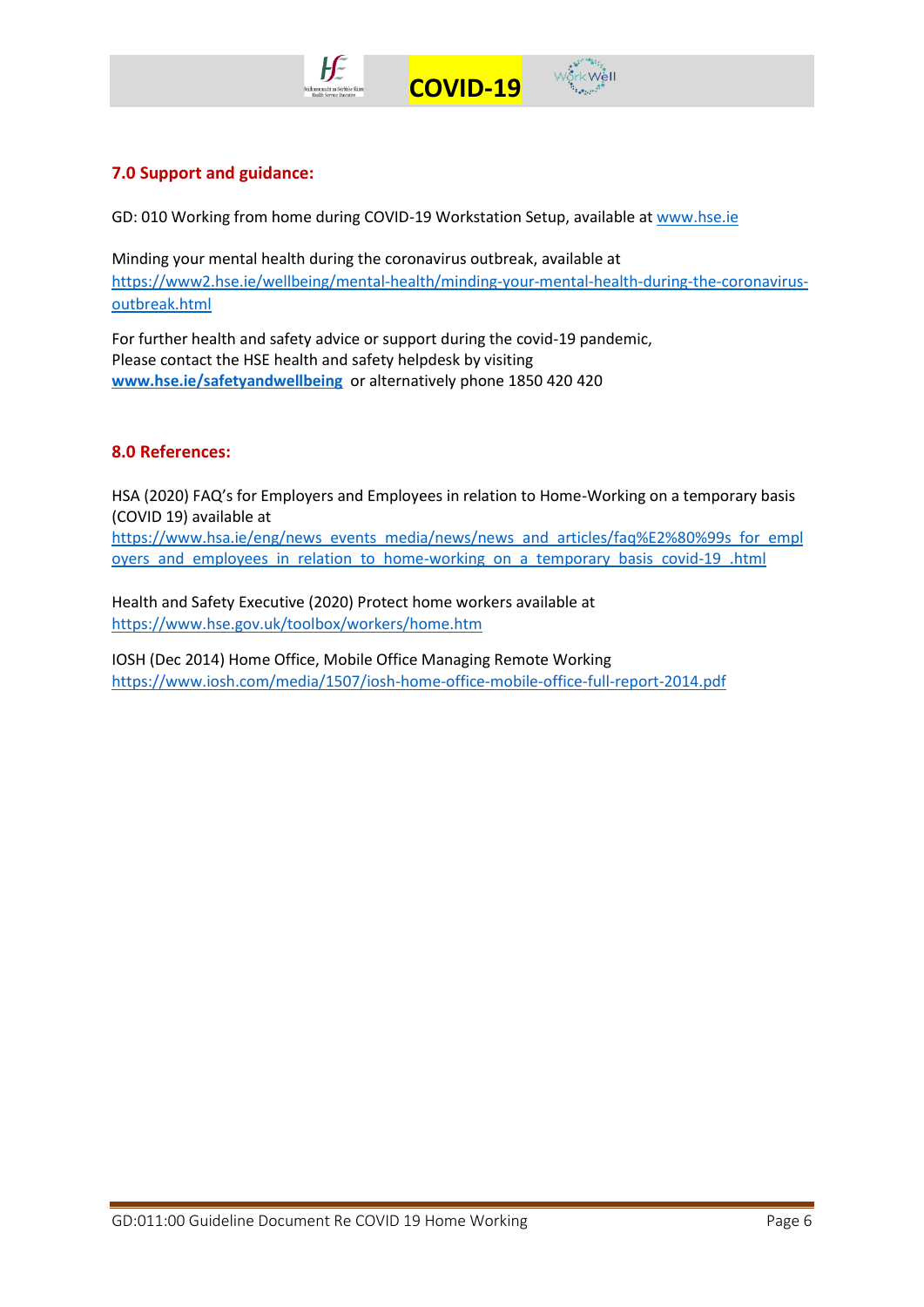

# $\mathbb{W}^{\mathring{\bullet}\mathring{\bullet}^{\mathring{\bullet}^{\mathring{\bullet}^{\mathring{\bullet}^{\mathring{\bullet}^{\mathring{\bullet}^{\mathring{\bullet}^{\mathring{\bullet}^{\mathring{\bullet}^{\mathring{\bullet}^{\mathring{\bullet}^{\mathring{\bullet}^{\mathring{\bullet}^{\mathring{\bullet}^{\mathring{\bullet}^{\mathring{\bullet}^{\mathring{\bullet}^{\mathring{\bullet}^{\mathring{\bullet}^{\mathring{\bullet}^{\mathring{\bullet}^{\mathring{\bullet}^{\mathring{\bullet}^{\mathring{\bullet}^{\mathring{\bullet}^{\mathring{\bullet}^{\mathring{\bullet}^{\mathring{\bullet}^{\mathring{\bullet}^{\mathring{\bullet$  **COVID-19**

**Appendix 1** 

|                                                      | <b>Health &amp; Safety Risk Assessment</b>                                                                                                                                                                                                                                                                                                                                                                                      | Form                                                                                                                                                                                       |  |                             |                |
|------------------------------------------------------|---------------------------------------------------------------------------------------------------------------------------------------------------------------------------------------------------------------------------------------------------------------------------------------------------------------------------------------------------------------------------------------------------------------------------------|--------------------------------------------------------------------------------------------------------------------------------------------------------------------------------------------|--|-----------------------------|----------------|
| Ref: CF:050:00                                       | <b>RE: Home Working Risk Assessment Form</b>                                                                                                                                                                                                                                                                                                                                                                                    |                                                                                                                                                                                            |  |                             |                |
| <b>Issue date:</b>                                   | April 2020                                                                                                                                                                                                                                                                                                                                                                                                                      | <b>Revised</b><br>date:                                                                                                                                                                    |  | <b>Version</b><br><b>No</b> | $\overline{2}$ |
| Author(s):                                           | National Health & Safety Function                                                                                                                                                                                                                                                                                                                                                                                               |                                                                                                                                                                                            |  |                             |                |
| Part A                                               |                                                                                                                                                                                                                                                                                                                                                                                                                                 | Home Working Risk Assessment Form                                                                                                                                                          |  |                             |                |
|                                                      |                                                                                                                                                                                                                                                                                                                                                                                                                                 |                                                                                                                                                                                            |  |                             |                |
| <b>Division</b>                                      |                                                                                                                                                                                                                                                                                                                                                                                                                                 | <b>Source of Risk</b>                                                                                                                                                                      |  |                             |                |
| HG/CHO/NAS/Functi                                    |                                                                                                                                                                                                                                                                                                                                                                                                                                 | <b>Primary Impact</b>                                                                                                                                                                      |  |                             |                |
| on                                                   |                                                                                                                                                                                                                                                                                                                                                                                                                                 | Category                                                                                                                                                                                   |  |                             |                |
| <b>Hospital Site/Service</b>                         |                                                                                                                                                                                                                                                                                                                                                                                                                                 | <b>Risk Type:</b>                                                                                                                                                                          |  |                             |                |
| <b>Dept/Service Site</b>                             |                                                                                                                                                                                                                                                                                                                                                                                                                                 | <b>Name of Risk Owner</b>                                                                                                                                                                  |  |                             |                |
| <b>Date of Assessment</b>                            |                                                                                                                                                                                                                                                                                                                                                                                                                                 | <b>Signature of Risk</b><br>Owner                                                                                                                                                          |  |                             |                |
| <b>Unique ID No</b>                                  |                                                                                                                                                                                                                                                                                                                                                                                                                                 | <b>Risk Co-Ordinator</b>                                                                                                                                                                   |  |                             |                |
|                                                      |                                                                                                                                                                                                                                                                                                                                                                                                                                 | <b>Risk Assessor (s)</b>                                                                                                                                                                   |  |                             |                |
| <b>Home Worker's</b><br>name:<br><b>Name of Line</b> |                                                                                                                                                                                                                                                                                                                                                                                                                                 |                                                                                                                                                                                            |  |                             |                |
| Manager:                                             |                                                                                                                                                                                                                                                                                                                                                                                                                                 |                                                                                                                                                                                            |  |                             |                |
| <b>Note</b>                                          | The Line Manager, in consultation with the employee must carry out the risk<br>assessment for Home Working over the telephone.<br>Please ensure the following:<br>1. The DSE User(employee) has completed the DSE User<br>2. You use the comment section to document where the<br>3. Actions that cannot be resolved during the assessment are<br>4. Provide the employee with a copy of this risk assessment once<br>completed | Awareness module on HSEIanD prior to this assessment<br>employee advises that adjustments to the work environment<br>have been implemented<br>documented on Part B of risk assessment form |  |                             |                |
|                                                      | It the responsibility of the Line Manager to ensure any remedial actions<br>identified are implemented                                                                                                                                                                                                                                                                                                                          |                                                                                                                                                                                            |  |                             |                |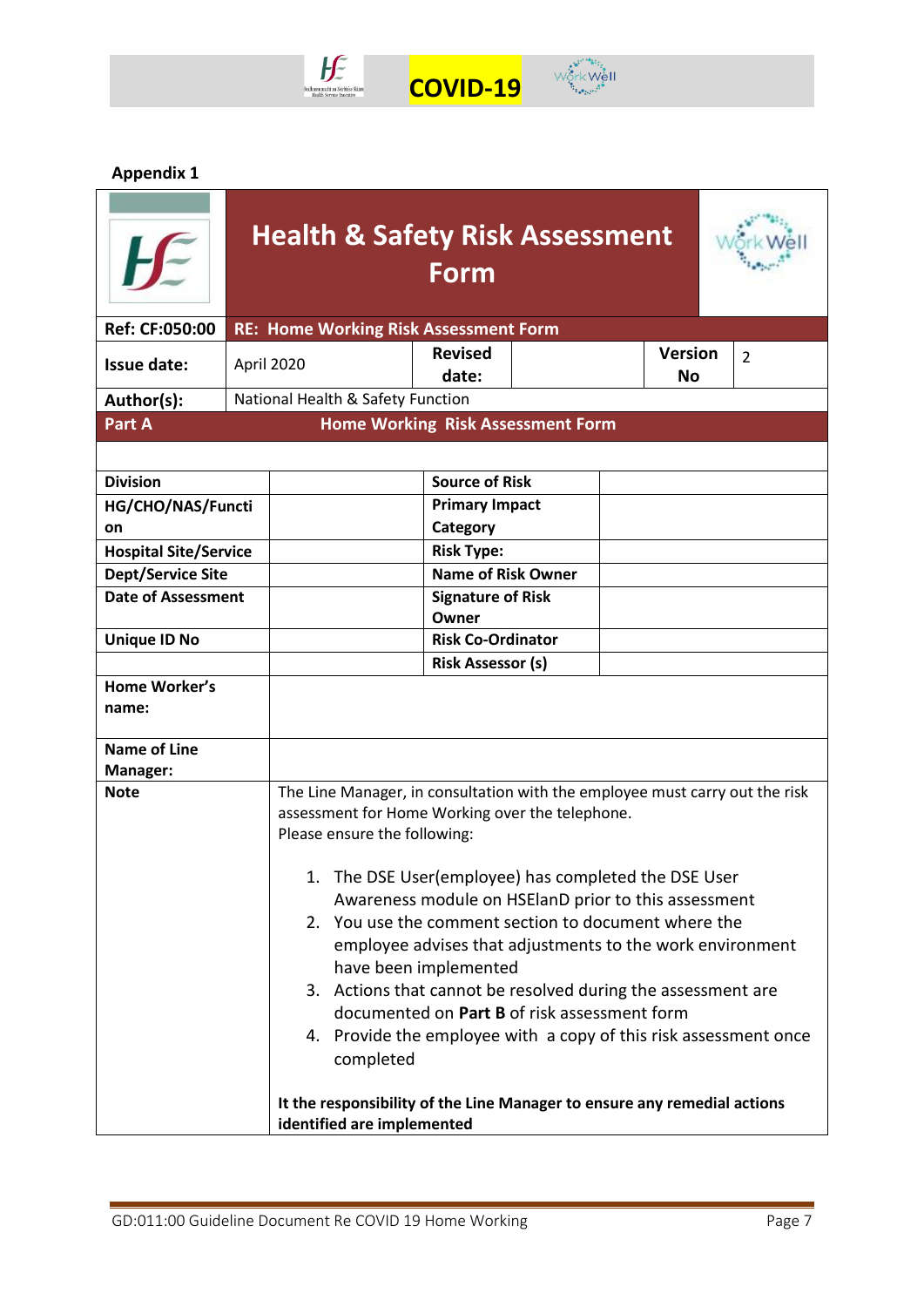



|                | <b>Work Environment and Work Equipment</b>                                                                                                | <b>Yes</b> | <b>No</b> | <b>Comments</b> |
|----------------|-------------------------------------------------------------------------------------------------------------------------------------------|------------|-----------|-----------------|
| $\mathbf{1}$   | Do you have access to a suitable temporary work<br>space?                                                                                 | П          | Г         |                 |
| $\overline{2}$ | Do you have safe and easy access to the work space?                                                                                       | П          | Г         |                 |
| $\overline{3}$ | Is there adequate heat, lighting and ventilation to<br>allow you work comfortably?                                                        | П          | П         |                 |
| $\overline{4}$ | Is there adequate space to work without twisting,<br>bending, or sitting / standing awkwardly?                                            | $\Box$     | $\Box$    |                 |
| 5              | Is the work space large enough to accommodate<br>work equipment?                                                                          | $\Box$     | Г         |                 |
| 6              | Is the floor free from trailing cables etc. to prevent<br>slip, trips or falls?                                                           | П          | П         |                 |
| $\overline{7}$ | Are electrical sockets, plugs and cables in good<br>repair?                                                                               | $\Box$     | Г         |                 |
| 8              | Do you have access to a private work area and<br>freedom from disturbances?                                                               | $\Box$     | Г         |                 |
| 9              | Are you aware of how to set up work station<br>correctly? Refer to guidance GD:010 Working from<br>home during COVID-19 Workstation Setup | П          | Г         |                 |
| 10             | Have you completed the HSELanD DSE User<br><b>Awareness Module?</b>                                                                       | П          | Г         |                 |
| 11             | Do you have an escape plan in the event of fire?                                                                                          | П          | Г         |                 |
| 12             | Is your temporary workplace fitted with a smoke<br>detector or fire alarm that is regularly checked?                                      | П          | Г         |                 |

|                                                                                                                               | <b>Staff Wellbeing</b>                                                                                          | <b>Yes</b> | <b>No</b> |  |  |
|-------------------------------------------------------------------------------------------------------------------------------|-----------------------------------------------------------------------------------------------------------------|------------|-----------|--|--|
| 13                                                                                                                            | Are you aware of the agreed formal communication<br>system in place?                                            |            |           |  |  |
| 14                                                                                                                            | Are you aware of the supports available to you?                                                                 |            |           |  |  |
| 15                                                                                                                            | Are you taking scheduled breaks while working from<br>home in order to maintain a healthy work life<br>balance? |            |           |  |  |
| 16                                                                                                                            | Are you aware of how to access supports in the<br>event of systems / ICT failure?                               |            |           |  |  |
| 17                                                                                                                            | Are you checking HSE ie for daily updates re: COVID<br>19?                                                      |            |           |  |  |
| Note: staff are encouraged to raise any concerns with their managers to avoid feelings of isolation,<br>fatigue and or stress |                                                                                                                 |            |           |  |  |
|                                                                                                                               |                                                                                                                 |            |           |  |  |

|    | <b>Incident Management</b>                                                        | Yes | No |  |
|----|-----------------------------------------------------------------------------------|-----|----|--|
| 19 | Are you aware of the arrangements for reporting<br>incidents to the Line Manager? |     |    |  |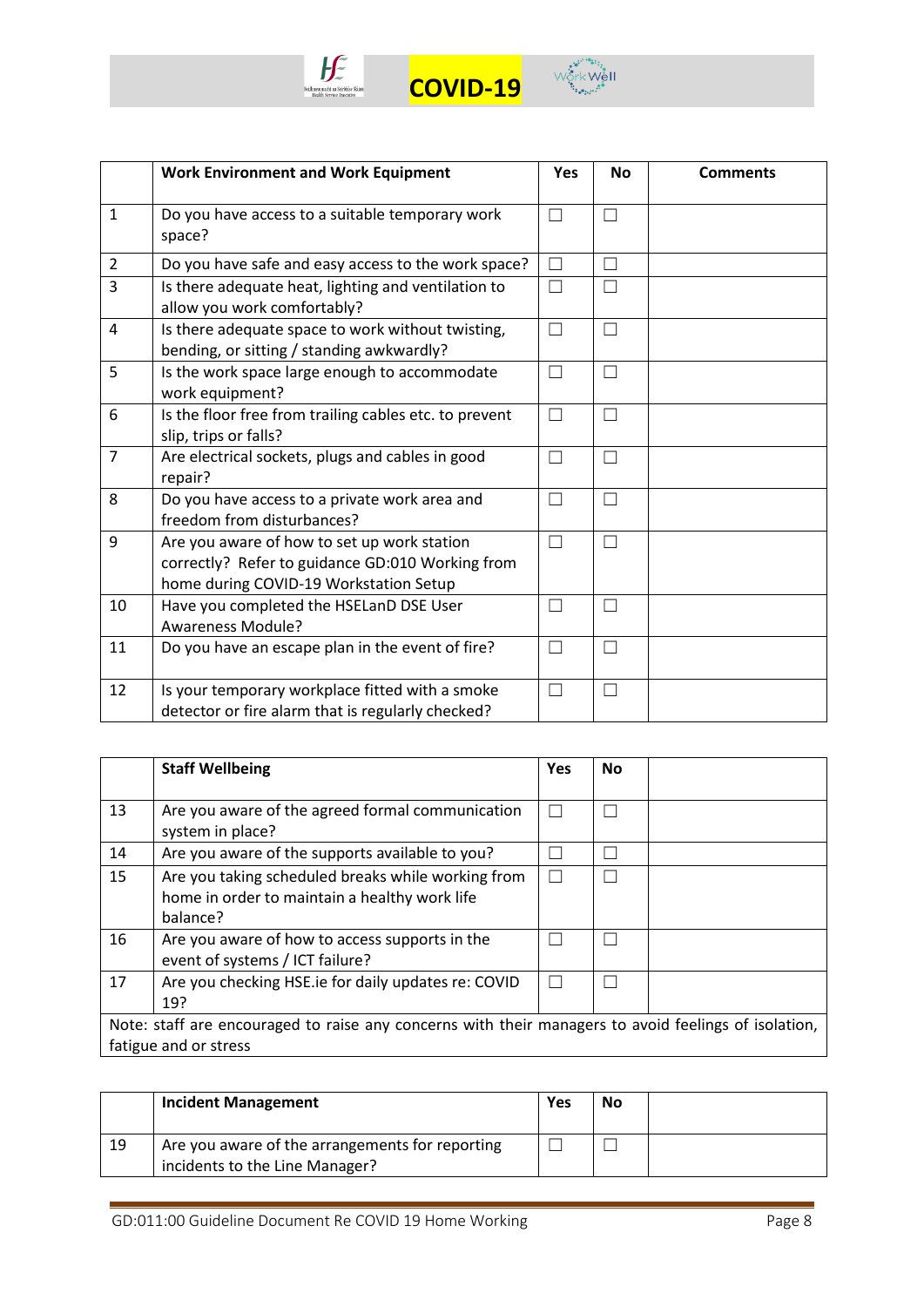

| <b>Home Working Risk Assessment Form</b><br>Part B |        |                                  |                                     |  |                               |                 |
|----------------------------------------------------|--------|----------------------------------|-------------------------------------|--|-------------------------------|-----------------|
| <b>HAZARD &amp; RISK DESCRIPTION</b>               |        | <b>EXISTING CONTROL MEASURES</b> | <b>ADDITIONAL CONTROLS REQUIRED</b> |  | <b>ACTION</b><br><b>OWNER</b> | <b>DUE DATE</b> |
|                                                    |        |                                  |                                     |  |                               |                 |
|                                                    |        |                                  |                                     |  |                               |                 |
|                                                    |        |                                  |                                     |  |                               |                 |
|                                                    |        |                                  |                                     |  |                               |                 |
|                                                    |        |                                  |                                     |  |                               |                 |
|                                                    |        |                                  |                                     |  |                               |                 |
|                                                    |        |                                  |                                     |  |                               |                 |
| <b>INITIAL RISK</b>                                |        | <b>RISK STATUS</b>               |                                     |  |                               |                 |
| Likelihood                                         | Impact | <b>Initial Risk Rating</b>       | Open                                |  | <b>Monitor</b>                | Closed          |
|                                                    |        |                                  |                                     |  |                               |                 |